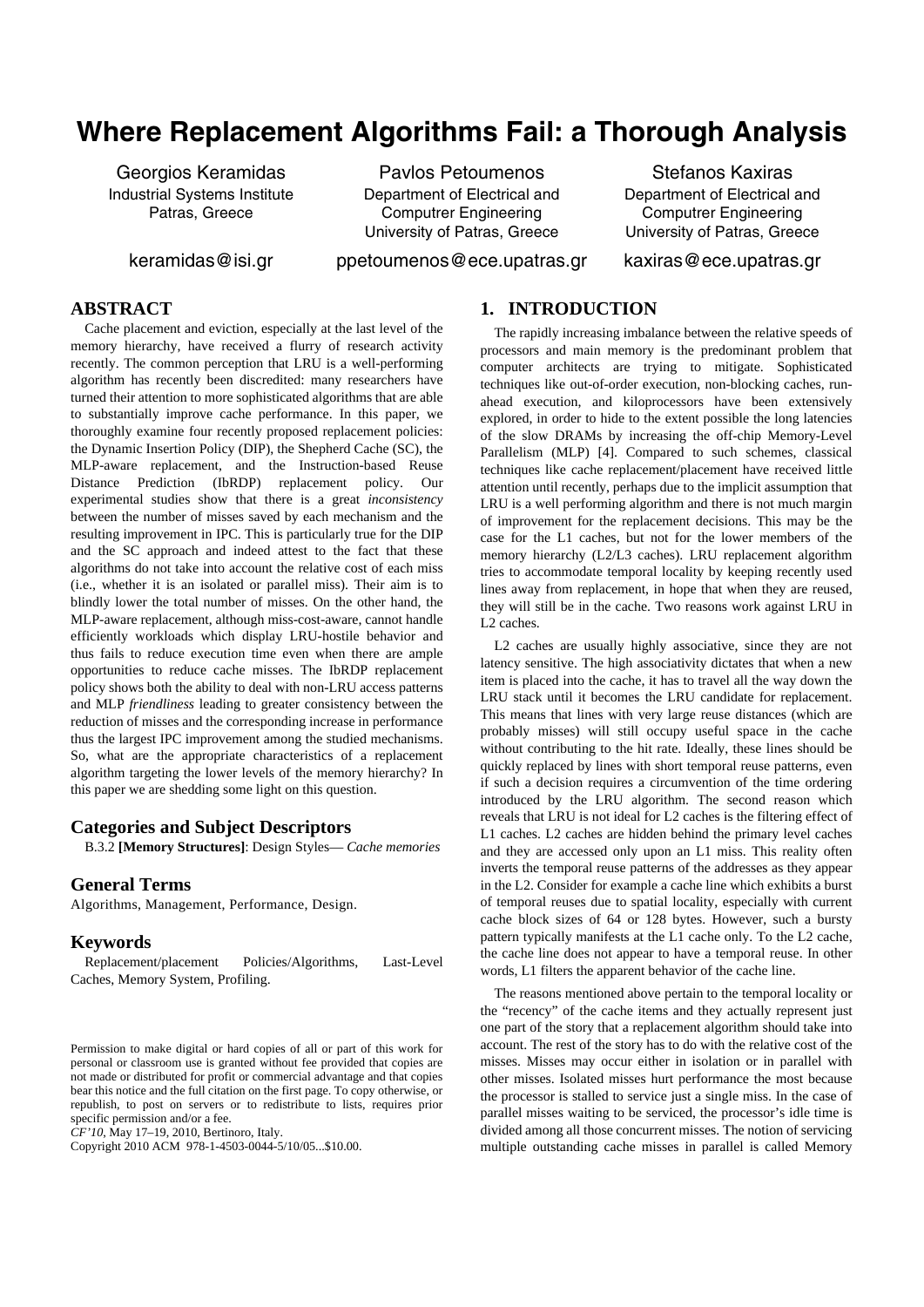Level Parallelism [2,4,9] and should not be confused with the notion of criticality [25] which actually is defined by how much the instruction stream processing continues in the face of a read miss.

In response to all those reasons, many recent approaches prove that more sophisticated algorithms, compared to the monolithic LRU, are able to substantially improve system performance. The Dynamic Insertion Policy (DIP) [22], the Shepherd Cache (SC) [24], the MLP-aware replacement [23], and the Instruction based Reuse Distance Prediction (IbRDP) replacement policy [19] are four recent approaches with very different characteristics and different mentality, but with the same target: increase the real estate of the L2 cache by optimizing its placement/replacement functionality.

Despite the generally good results of all these approaches, an obfuscation in the field still exists. First of all, there is a lack of a tentative comparison of those algorithms using exactly the same evaluation framework. Trace vs. cycle accurate simulations, different processor and/or memory configurations, and different benchmark's configurations (number of skipping instructions and/or different compilation parameters) does not allow someone to extract safe conclusions about the actual strength of the aforementioned policies. To deal with this issue, in this paper we offer a thorough evaluation of the four algorithms under the same framework (both system configuration and benchmark selection).

This experimental analysis enables us to deepen our understanding of those algorithms as well as to discover their pitfalls and their advantages. For example, both SC and DIP are carefully designed to predict/adapt to the temporal characteristic of the cache items (or the data reuse): SC attempts to emulate/mimic the Belady's optimal algorithm, while DIP works in a statistical manner and tries to prevent thrashing for benchmarks whose working set is greater than the cache size. But we observe that while the SC and the DIP approach successfully manage to lower the number of misses for many of the examined benchmarks, there is also a *significant inconsistency between the number of saved misses and the resulting improvement in the benchmark's speedup.* But, what is the source of this inconsistency? Studying these algorithms in more detail, we identify the culprit: Memory Level Parallelism (MLP) [9,23]. Indeed, SC and DIP are only optimized to blindly lower the number of misses without taking into account the cost of each miss (whether the miss is isolated or parallel). Therefore, they can only tackle one side of the problem.

In response to this Qurechi et al. exploit the MLP property to enhance the performance improvements resulting from the replacement decisions [23]. The target of the MLP-aware replacement policy is simple: data that do not exhibit MLP are given preference for staying into the cache over data that do exhibit MLP. This is because accessing the former type of data is much more costly than accessing the latter. However, our experience with this replacement algorithm reveals that its benefits are pronounced only for benchmarks with regular temporal access patterns. In workloads with non-regular access patterns, MLPaware replacement has a neutral or even a pathological behavior even if there are ample opportunities to reduce the number of misses. This inefficiency comes from the fact that the MLP-aware replacement is not equipped with an explicit mechanism able to orchestrate the replacement decisions according to the temporal locality of the blocks that are inserted into the cache.

Having analyzed the pitfalls as well as the advantages of the three aforementioned mechanisms, we are now able to formulate two distinct characteristics that an ideal<sup>1</sup> replacement/placement algorithms should have. Those are:

- Ability to adapt its replacement/placement decisions based on the temporal behavior of the memory references.
- Ability to assign finite costs to the replacement candidates based on their MLP properties and adjust the replacement/placement strategy accordingly.

Finally, in this work we study another replacement algorithm, called Instruction based Reuse Distance Prediction or IbRDP [12,19]. According to our experimental results IbRDP achieves the largest IPC improvement among the studied algorithms. IbRDP provides an explicit mechanism to directly predict the temporal locality (or the reuse distances) of the memory accesses. This mechanism is triggered by the access pattern of the instructions (PCs) which access the cache lines and it outputs with high accuracy when a specific cache line is going to be reused in the future. Further analyzing this algorithm, we discover that it shows both ability to deal with non-LRU access patterns and a great consistency between the reduction of misses and the corresponding increase in performance (*MLP-friendliness*).

The main contributions of this work are the following:

- We thoroughly evaluate four recently proposed replacement/placement policies (Shepherd Cache [24], Dynamic Insertion Policy [22], MLP-aware replacement [23], and the Instruction based Reuse Distance Prediction [19] for all SPEC2000 benchmarks and for various L2 sizes. To the best of our knowledge this is the first work that provides a quantitative comparison of those recently proposed replacement/placement algorithms.
- We provide a critical view on those replacement algorithms and we further analyze their advantages and disadvantages.
- Based on the above observations, we formulate the exact characteristics that an ideal replacement algorithm should take into account. Those are the temporal patterns of the memory references and the MLP-cost of the misses saved by the examined algorithm.
- We provide analytical profile results for all the interesting benchmarks of the SPEC2000 suite based on the above criteria. More specifically, we compute the distribution of the MLP-cost for all the benchmarks, while we use the notion of the stack distance to quantify the temporal characteristics of the benchmarks.

The remainder of this paper is organized as follows: In Section 2, we briefly discuss related work and we delve more into details about the four replacement algorithms that we examine in our paper. Section 3 describes the simulation methodology and Section 4 presents a thorough profiling analysis of the temporal locality and the distribution of the MLP-cost for each benchmark. Section 5 presents our experimental results in terms of IPC

<sup>1</sup> Do not confuse the term of ideal replacement with the OPT Belady's algorithm [1] which dictates as the optimal candidate for replacement, the one that is going to be accessed farthest in the future. The OPT algorithm is only optimized for predicting the temporal behavior of the memory blocks ignoring their MLPcost, and as it is proven in [23], it does not the provide the best results in terms of IPC.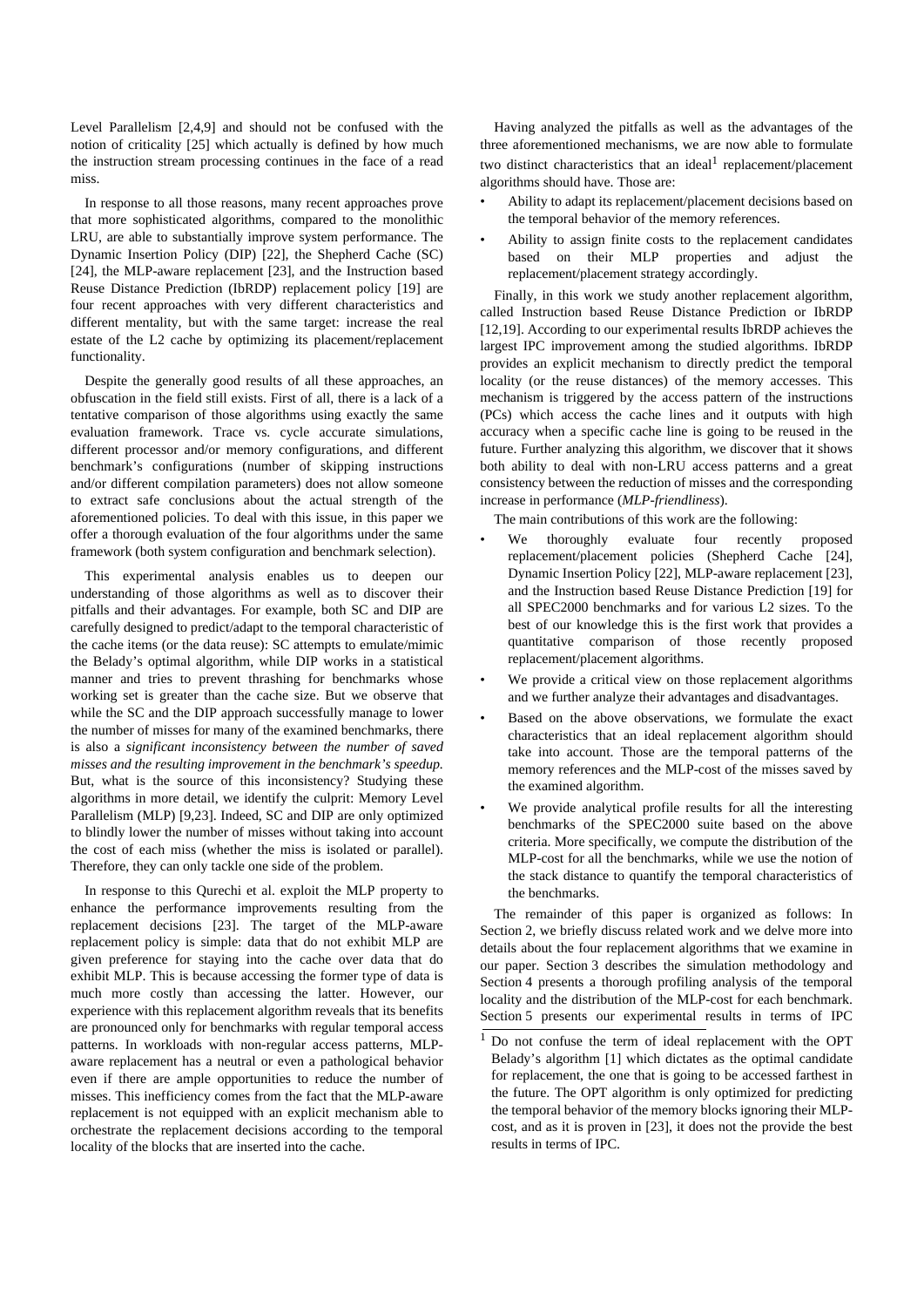|  |  | <b>Table 1. Parameters for the four Policies</b> |  |  |  |
|--|--|--------------------------------------------------|--|--|--|
|--|--|--------------------------------------------------|--|--|--|

| <b>Policy</b>                                     | <b>Parameters</b>                                                          |  |  |
|---------------------------------------------------|----------------------------------------------------------------------------|--|--|
| LRU                                               | 16-way L2 caches                                                           |  |  |
| <b>DIP</b>                                        | 64 leader sets $(32+32)$ , epsilon= $1/32$                                 |  |  |
| Shepherd Cache                                    | SC-4, MC-12                                                                |  |  |
| MLP-aware                                         | SBAR implementation (1/32 leader sets), lamda=4                            |  |  |
| <b>IbRDP</b> (with and without Selective Caching) | Predictor: 256 entries organized in 8 ways, 2-bits confidence<br>counters. |  |  |

improvement and read misses reduction. Section 6 discusses some special cases which are able to reveal the pros and cons of each algorithm. Finally, Section 7 offers our conclusions.

#### **2. BACKGROUND AND RELATED WORK**

In this work, we provide a thorough comparison of four recently proposed algorithms (SC, DIP, MLP-aware, and IbRDP) and we claim that the success of a replacement/placement mechanism depends on its ability to both shape its behavior according to the workload's temporal characteristics and victimize the cache items associated with low MLP-cost. We will briefly overview related work in each of these directions.

**MLP aware schemes.** One of the first works in the area was by Chou et al. [2]. This paper formally defines MLP as "the number of useful long latency off-chip accesses outstanding when there is at least one such access outstanding." The authors also analyze the effectiveness of various techniques like out-of-order execution, runahead execution and value prediction on increasing MLP. Their results indicate that those techniques have a substantial impact on improving MLP. The real impact of MLP was exposed by Karkhanis and Smith [9] in their attempt to provide a first order model of a superscalar core. Their work provides a fundamental insight into how important is the parallelism of L2 misses in shaping the performance of out-of-order execution. Eyerman and Ecckhout [3] exploit MLP to optimize the fetch policies for Simultaneous Multi-Threading (SMT) processors and they show that there is a strong correlation between MLP and the instructions (PC) that miss in the L2 cache. Petoumenos et al. [20] expoit this correlation in order to drive a processor window resizing mechanism, which lowers the power consumption of the processor core with minimal impact in performance, by protecting MLP.

**Cache Management.** Early work studied the limits of cache replacement algorithms using program traces. The first attempt was by Belady [1] who formulated the area by comparing random replacement algorithms, LRU and an optimal algorithm that looks into the future. Since then, many researchers proposed schemes aiming to reduce the cache miss rate by providing better replacement decisions.

In the area of L1 cache management, many techniques categorize, and handle accordingly, the memory references based on their temporal and spatial characteristics [6,8,10,18]. Jeong and Dubois introduce the idea of cost sensitive replacement algorithms [6]. The authors proposed different variations of LRU by assigning finite costs between load and store misses. Another class of replacement techniques [13,26] typically involves the exploitation of the generational behavior of a cache block from the moment that a specific line is inserted into the cache, until the time that is evicted —inspired by the cache decay methodology [11].

Most of the work in the context of the L2 caches focuses either in the identification of dead lines (e.g. last touch prediction), or in providing cache bypassing schemes [7,14,16,21,27,28]. However, since in this paper our main target is to systematically compare four recently proposed replacement/placement algorithms, we will continue by offering a short description for each of them. The configuration parameters of the four algorithms are shown in Table 1.

**Dynamic Insertion Policy (DIP) [22].** This approach presented by Qurechi et al. tries to prevent cache blocks that are not expected to exhibit temporal locality from staying in the cache for long. This is done by dynamically adapting the position of the LRU stack at which a cache block is inserted. In order to be able to adapt to different applications/program phases, the DIP approach utilizes a technique called Set Dueling. According to this technique, a small portion of the cache sets, called leader sets, implements either the traditional LRU or the Bimodal Insertion Policy (BIP). BIP probabilistically inserts the incoming cache lines either in the MRU or in the LRU stack position. The policy (LRU or BIP) that has fewer misses in the leader sets is the one that determines which replacement should be applied in the remaining (follower) sets of the cache.

**Shepherd Cache (SC) [24].** The SC is an interesting approach that attempts to emulate the Belady's optimal algorithm [1] for a conventional cache. This technique proposes to replace the large, highly associative cache with a cache with lower associativity, Main Cache (MC) and use a secondary cache, Shepherd Cache (SC), to approximate the Belady's optimal algorithm in the MC. The SC approach works in the following way: upon a cache miss, the requested line is initially buffered in the SC, and while it resides there, it gathers information about potential replacement candidates. So when the line is transferred in the MC, it replaces the line which is expected to be used farthest in the future. The authors prove that this gathered information facilitates in making a replacement decision that approximates the Belady's OPT fairly well [1].

**MLP-aware Replacement Policy [23].** Minimizing the absolute number of misses, as it is proposed by Belady [1], does not necessarily have a proportionally positive impact on performance. This is because not all the misses are equally costly. Some misses occur in isolation, whereas some misses occur in parallel with other misses. Isolated misses hurt performance the most because the processor is stalled to service just a single miss. In case of parallel misses that are waiting to be serviced, the processor idle time is divided among all those concurrent misses.

In the MLP-aware replacement policy, the authors try to exploit the MLP properties of the cache lines in order to enhance the performance improvements resulting from the replacement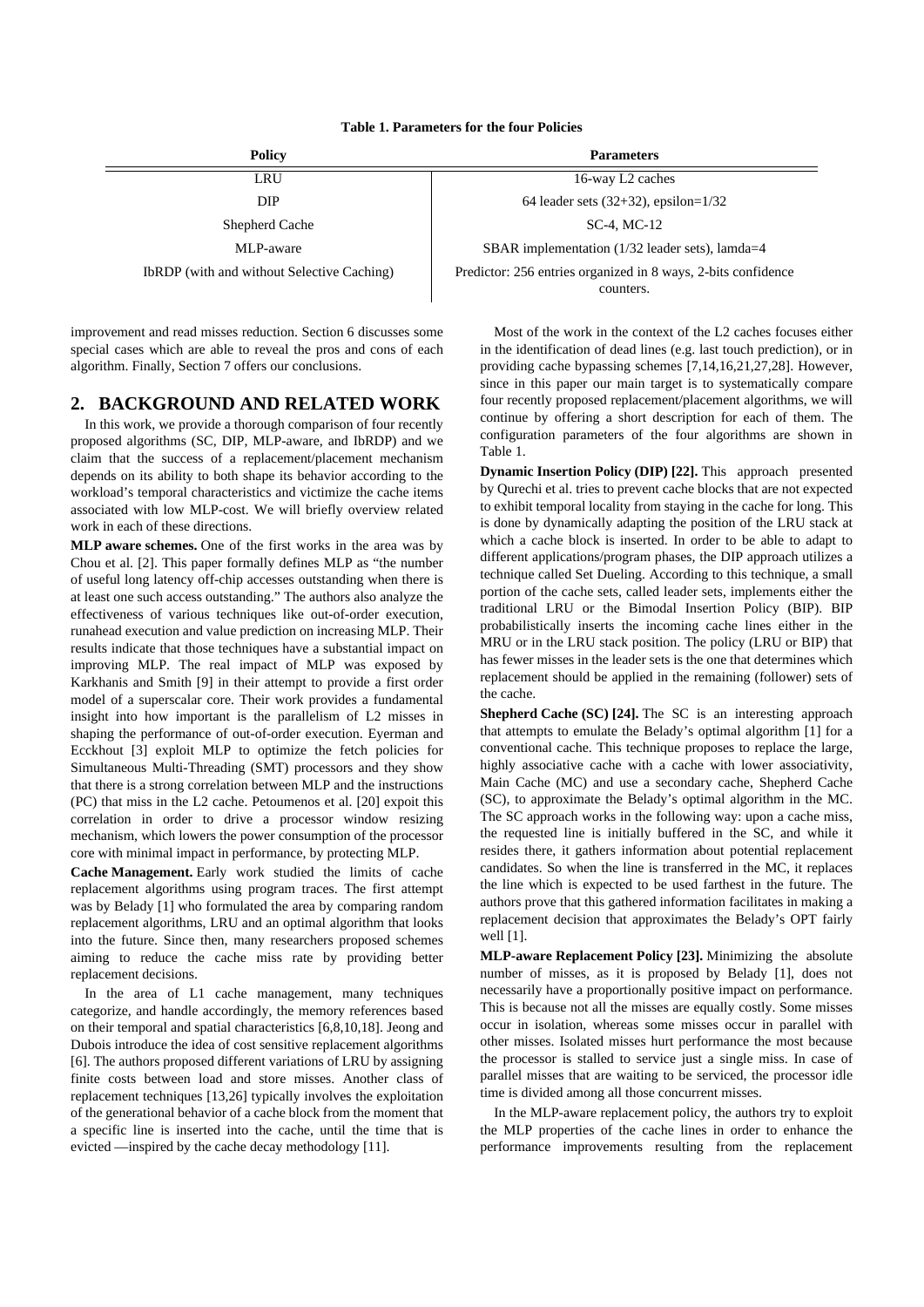decisions. According to this scheme, every time a block is inserted into the cache, the MLP-cost of this cache block is computed. The authors show that for most of the benchmarks the currently computed MLP-cost of a block can be used as a predictor of the next MLP-cost of the same block. This cost metric (associated with an coefficient factor called lamda) is used as an input to a cost function which eventually drives the replacement policy of the cache (called LIN policy). However, the authors show that a hybrid replacement mechanism, able to revert back to LRU, is greatly needed in order to deal with cases where LIN hurts performance. Therefore, they use a sampling technique (called SBAR similar to Set Dueling approach proposed in [22]), to choose the best performing policy (between LIN and LRU). The number of the required leader sets, as well as the lamda value used in rest of this paper, is given in Table 1.

#### **Instruction based Reuse Distance Prediction Replacement**

**Policy (IbRDP) [19].** In this work, the authors argue that it is possible to fully quantify the temporal characteristics of the cache blocks at run-time by predicting the cache block reuse distances (measured in intervening cache accesses), based on the access pattern of the instructions (PCs) that touch the cache block. They carefully design the organization as well as the functionality of the instruction based reuse distance predictors (similar to branch predictors) in order to achieve a good trade-off between the implementation cost and the performance improvement. They show that dedicating a small amount of hardware to these predictors affords high accuracy in predicting when a memory reference is going to be accessed in the future. Having reusedistance information for each cache block in a set, allows to approximate optimal replacement decision by looking into the future (it is a way to "see" the future). However, lack of prediction information (not all the cache accesses are predictable) requires to look into the past too. As a result, a hybrid replacement algorithm is proposed which automatically reverts to LRU when it is required. Finally, the authors propose an extension of the IbRDP algorithm in which it is possible to victimize the currently fetched block by not caching it at all in the L2 (Selective Caching). This happens when the currently fetched cache block has a prediction for a reuse distance that exceeds the expected lifetime of the blocks residing already in the set. We refer to the latter algorithm as IbRDP+SC (Selective Caching).

#### **3. EXPERIMENTAL METHODOLOGY**

Our experiments were performed using a detailed cycle accurate simulator that supports a dynamic superscalar processor model. Our baseline processor is a 4-way out-of-order processor with an 80-entry instruction window. We simulate a 32K, 64 byte block, 4 way, dual-ported, 2 cycle L1 data cache and a 16-way, 13 cycle unified L2 cache of various sizes. The main memory has a 500 cycles latency and is able to deliver 16 bytes every 8 cycles. We use various L2 cache sizes in order to have a good understanding about the L2 cache behavior.

We run all the applications of the SPEC2K benchmarks, but in the interest of clarity we only show results for 15 benchmarks which have more than 1 miss per kilo-instructions (MPKI). Benchmarks with less than 1 MPKI have low cache requirements and do not benefit much from advanced replacement algorithms. The simulations were performed after skipping the initialization phase for all benchmarks. We simulate 200M instructions after skipping 3 billion instructions for *ammp,* 2B for *mcf, twolf* and *vpr*, and 1B for the rest of the benchmarks. Finally, in order to take a more representative picture of the actual strength of the replacement algorithms, we warm up the caches for 100M instructions before we start collecting statistics.

# **4. ANALYZING THE TEMPORAL AND THE MLP CHARACTERISTICS**

The premise of this work is to identify the appropriate characteristics of a replacement algorithm targeting the lower levels of the memory hierarchy (L2/L3 caches). Our experience with the four recently proposed replacement/replacement policies (DIP, SC, MLP-aware, and IbRDP) reveals that the success of a policy depends both on its ability to shape its behavior according to the workload temporal characteristics as well as on its ability to victimize cache items with high MLP-cost. Hence, in order to be able to analyze how the four replacement algorithms perform for a specific benchmark (Section 5), we first need to uncover the temporal and MLP characteristics of the benchmarks.

Figure 1 presents the profiles we produced for the baseline LRU case and for the 15 benchmarks that we consider in this work. Due to lack of space, for every benchmark we present only two graphs. The first graph (shown at left) depicts the distribution of the MLPrelated cost measured in a 512K (left part of the graph) and 1M cache (right part of the graph). The MLP-costs are measured according to the methodology presented in [23]. The y-axis of this graph corresponds to the measured number of misses (absolute value), while the x-axis corresponds to the quantized MLP-cost, which we produce in our work by dividing absolute costs by 64. Thus, the leftmost bar (in each part of the graph) represents the number of misses that had a MLP-cost between 0 and 64 (fully parallel misses), while the rightmost bar depicts the number of the isolated misses.

The second graph for each benchmark aims at capturing the temporal behavior of the benchmarks and represents the stack distance profiles [15,17] measured in a 512K cache (stack distances profiles for the other cache sizes are just an upscaled/downscaled version of the presented graph). Stack distance analysis is a powerful basis to understand the temporal characteristics of the applications [15,17]. Each stack distance profile collects the histogram of accesses to different LRU stack positions in the cache. For example, if there is an access to a line in the  $n^{th}$  MRU position, the  $n^{th}$  counter ( $n^{th}$  number shown in the xaxis of the graph) is incremented. The stack distance profiles presented in Figure 1 illustrate both the distances of the hits (light blue bars) and misses (dark red bars). We should note that in all graphs presented in Figure 1, we exclude the compulsory misses which can not be avoided by improving the replacement decisions.

As we see in Figure 1, different benchmarks exhibit different characteristics. This is particularly true for the MLP-costs in contrast to the stack distance profiles which rather show a more straightforward distribution over the benchmarks. Before analyzing the graphs in more details, we should mention that rarely *two benchmarks display the same characteristics in both profiles rendering the job of a replacement algorithm an uphill battle*.

Considering the MLP-cost distributions, our results show that there is clear non-uniformity in MLP-cost which signifies that this characteristic can be exploited by a replacement algorithm (replicating the work in [23]). In more detail, for 9 out of 15 benchmarks, the number of isolated misses is far less than 15% of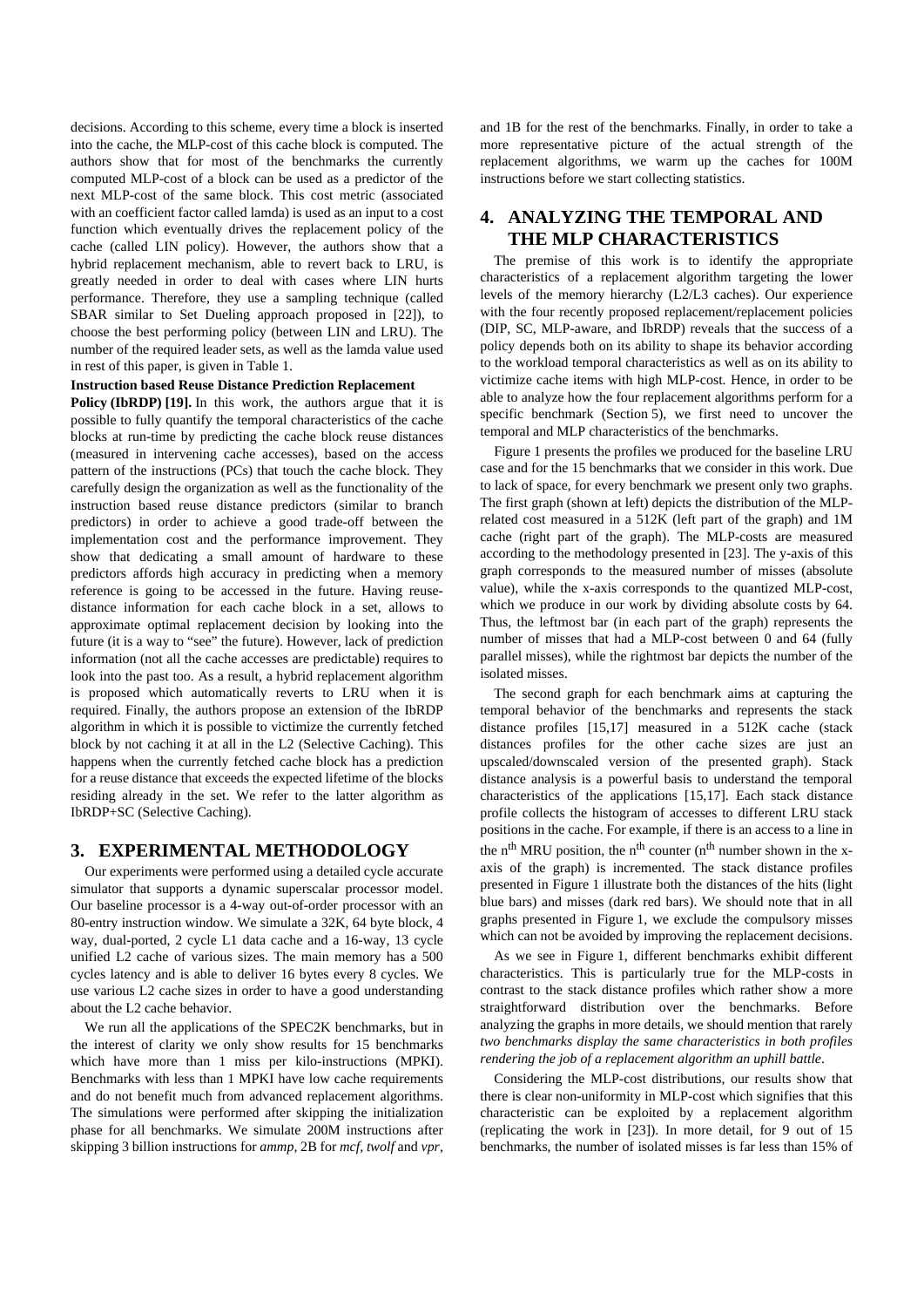

**Figure 1. MLP-cost and stack distances profiles for 15 SPEC2K benchmarks with more than one MPKI.**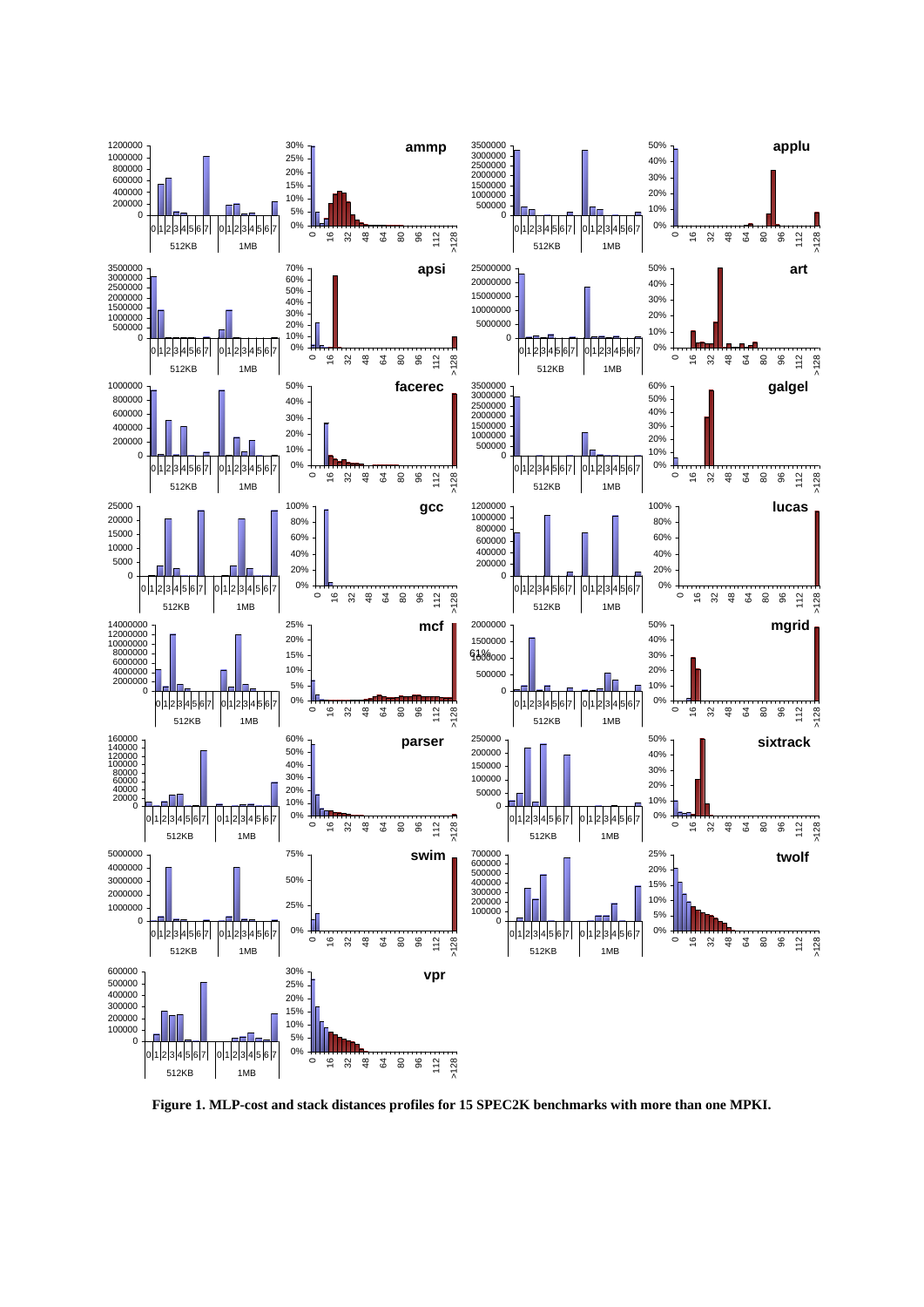

**Figure 2. Normalized execution time and normalized reduction of misses results for the DIP, SC, MLP-aware, IbRDP, and IbRDP+SC policies and for 256K (top) and 512K (bottom) L2 cache sizes.**

the overall misses indicating a high memory level parallelism. A clear exception is *parser* with 61% (512K) and 75% (1M) of its misses being isolated misses. Other benchmarks with a noticeable number of isolated misses are *sixtrack* (26% and 65% in the 512K and 1M cache respectively), *gcc* (46% and 46%), *vpr* (38% and 55%), *twolf* (37% and 54%), and *ammp* (43% and 34%). Incidentally, in these benchmarks (except *gcc*), there is a great difference in the percentage of the isolated misses in the 512K and the 1M cache. On the other end, benchmarks like *applu*, *art*, *galgel*, *mgrid*, *swim* and *aspi* have a high percentage of parallel misses. For these cases, a replacement algorithm targeting to lower the MLP-cost of the misses is likely to fail, since there are not many opportunities for improvement.

For the stack distance profiles, the distributions illustrated are much more clear. There are two distinct categories in this case. Benchmarks for which the stack distances of misses are distributed right after the cache limit (stack distance 16), and benchmarks for which the total number of misses is stacked at very large distances  $($  > 128). While there is little one can do to deal with the misses belonging to the latter category, there is ample room for improvement in the first category. Benchmarks like *ammp*, *galgel*, and *apsi* can easily benefit by a better replacement algorithm since a great number of misses will turn into hits. However, as it is further explained in Section 6, for algorithms that work in a statistical fashion, like DIP, the important issue is how uniformly the number of misses is spread out across the stack distances.

Having described the MLP and locality characteristics of the applications, let us now present our experimental results of the quantitative comparison of the four replacement/placement mechanisms considered in this paper.

#### **5. COMPARING THE FOUR POLICIES**

To the best of our knowledge this is the first work that provides a tentative comparison of the four recently proposed best performing replacement/placement mechanisms. One common obstacle in implementing previously proposed mechanisms is how one can validate the implementation. This was not a problem for the DIP, since we just ported the code distributed by the authors [22] in our simulation framework. For the rest of the mechanisms, we carefully implemented the required structures by reverse engineering the corresponding articles. In all cases, our results match the results provided initially by the authors by a factor of 70-80%. We consider this as safe limit given that i) different numbers of skipping instructions were used for many benchmarks and ii) we chose a processor/memory configuration which will not downscale —to the extent possible— the strength of any of the four mechanisms. Details about the system configuration are given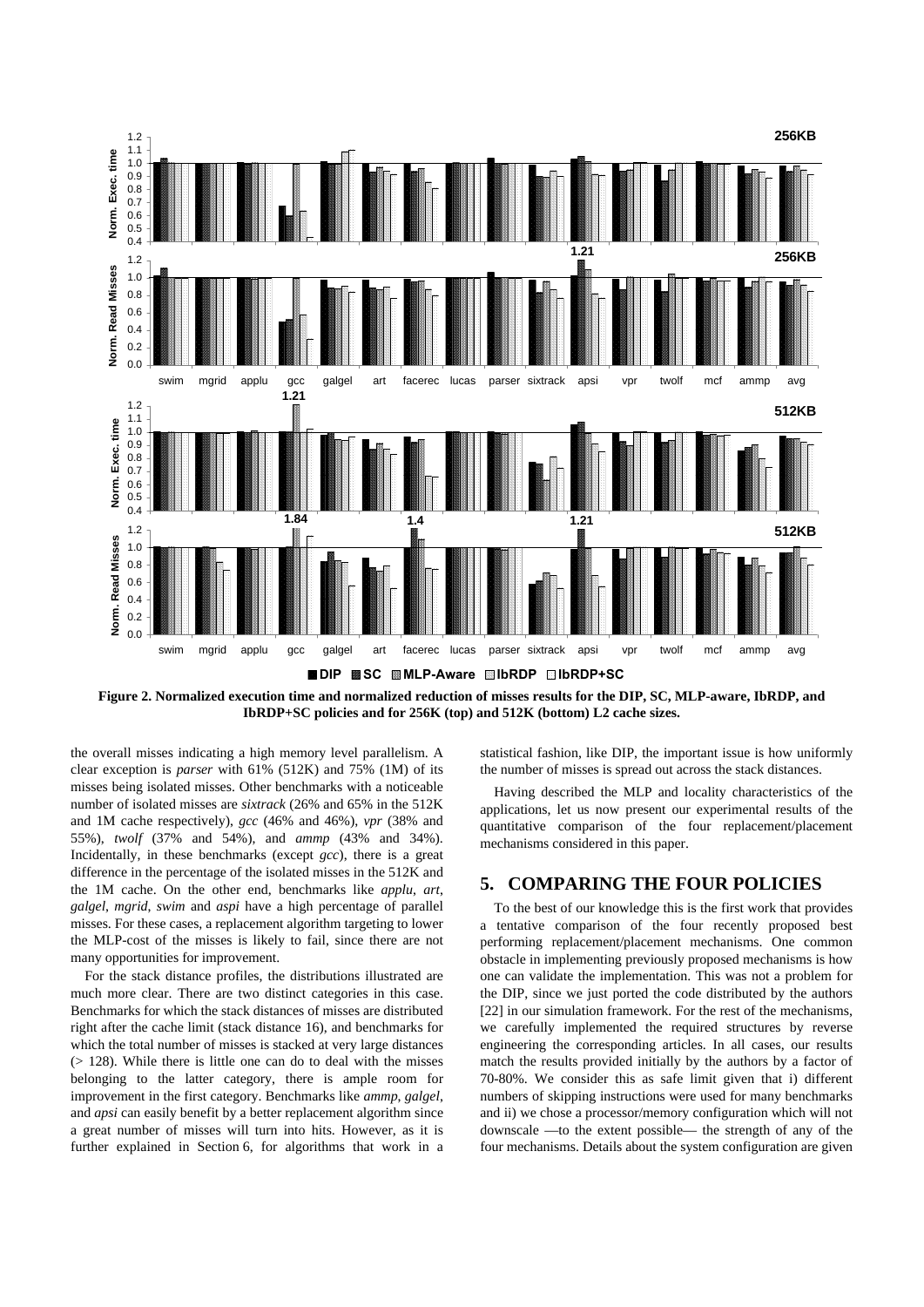

**Figure 3. Normalized execution time and normalized reduction of misses results for the DIP, SC, MLP-aware, IbRDP, and IbRDP+SC policies and for 1M (top) and 2M (bottom) L2 cache sizes.**

in Section 3, whereas the parameters used in the implementation of the four algorithms can be found in Table 1.

In addition to the four aforementioned policies (DIP, SC, MLPaware, and IbRDP), we chose to implement a variation of IbRDP, called IbRDP+SC (Selective Caching). This was done because IbRDP is the only algorithm (among the four algorithms examined in this work) which easily supports a selective caching mechanism.

The results of the comparison are presented in Figure 2 (256K and 512K cache) and Figure 3 (1M and 2M cache). Studying the impact of the five policies in either smaller or larger caches will not be useful, since the working sets of the benchmarks either do not "fit" at all in the cache or "fit" in their entirety. For every cache size, we present two graphs. The first graph illustrates the performance improvements —reduction in execution time normalized to the LRU case— and the second graph depicts the reduction in the performance-critical read misses over the LRU. Finally, the first, second and third bar in each set of bars represent the examined metric for DIP, SC, and the MLP-aware replacement algorithm respectively, while the fourth and the fifth bar illustrate the results for the IbRDP and the IbRDP+SC. As Figure 2 and Figure 3 indicate, IbRDP+SC is clearly the best performing mechanism<sup>1</sup> over all the cache sizes. IbRDP+SC outperforms DIP on average by 6.4% (6.1%, 7.5%, 7.2%), SC by 2.4% (4.5%,

13.5%, 6.3%), MLP-aware by 6.6% (4.3%, 8.2%, 2.9%), and IbRDP by 3.7% (1.8%, 2%, 1.3%) in the 256K cache (512K, 1M, and 2M respectively). Trying to rank the algorithms using the average values over all the cache sizes, the order goes as follows (from the best to the worse): IbRDP+SC, IbRDP, MLP-aware, SC, and DIP. However, IbRDP+SC is not always superior. For five cases, the competitors perform better than IbRDP+SC (*sixtract*-512K: SC and MLP-aware, *vpr*-1M: SC and MLP-aware, *mcf*-2M: MLP-aware). One other issue is that IbRDP+SC always performs better than its predecessor (IbRDP) indicating that the ability to victimize the currently fetched block by not caching it at all (Selective Caching) is applied with great success on top of IbRDP. We should note here that no one of the other mechanisms has the potential to support such a "victimization" technique.

In general (further details will be given in Section 6), there are two more issues (except the performance benefits) that make the IbRDP+SC (and IbRDP) to look more concrete compared to other algorithms. The first one is that it degrades performance only in

In this work we do not take into account the hardware cost associated with each algorithm, but we examine only the performance benefits provided by each of them. However, we should mention that in terms of hardware cost as well as simplicity the clear winner is DIP [22].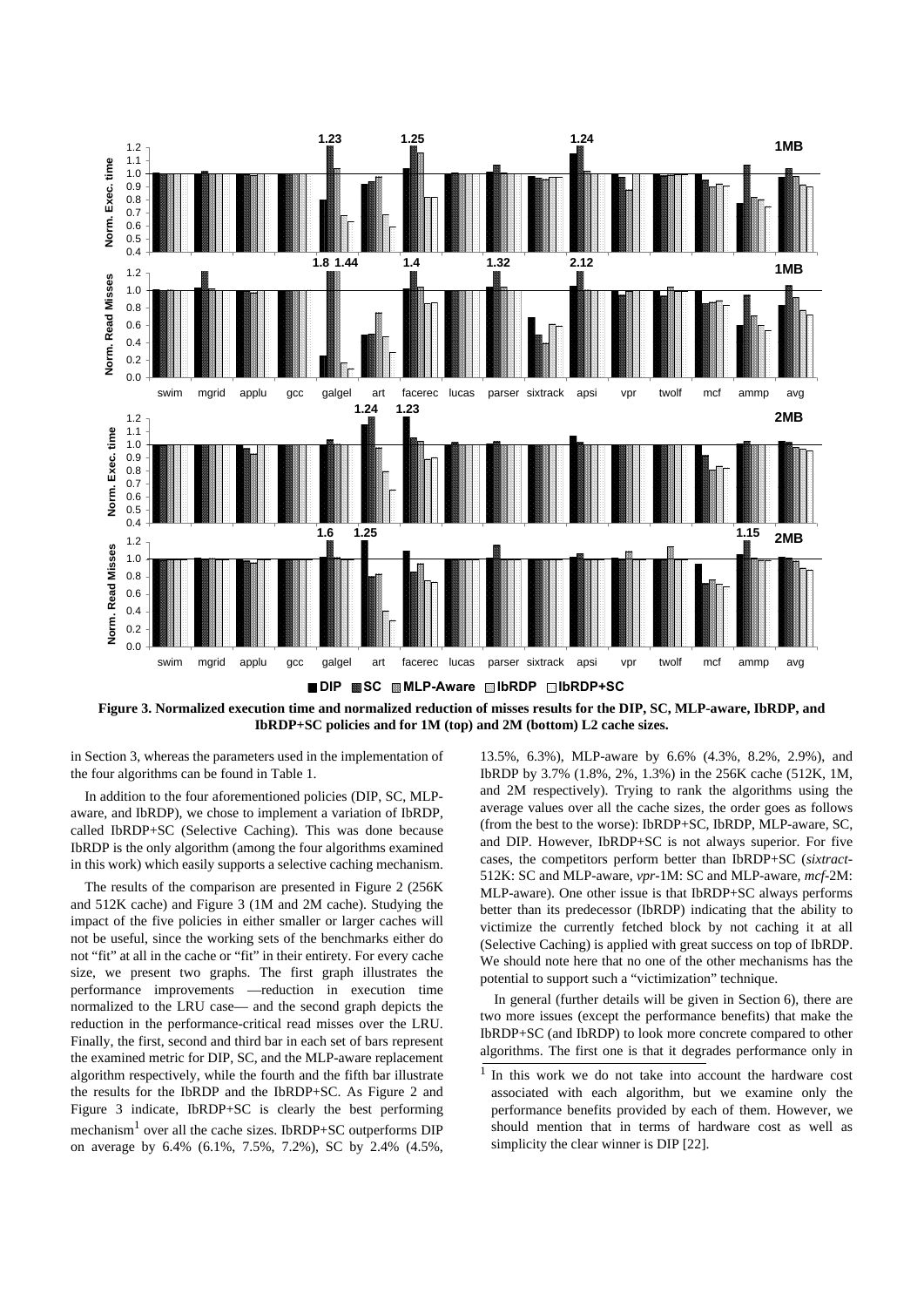

**Figure 4. Stack Distances profiles using DIP for (a)** *ammp* **(1MB) and (b)** *facerec* **(2MB).**

one case (*galgel*-256K). In contrast, a large number of noticeable increases in execution times are observed for the other algorithms. DIP degrades performance in *aspi-*512K (6%), *aspi-*1M (15%), *art-*2M (15%), *facerec-*2M (23%), and *aspi-*2M (6.4%). SC reports performance degradations in *aspi-*512K (7.8%), *galgel-*1M (23%), *facerec-*1M (25%), *parser-*1M (6.5%), *apsi-*1M (24%), *ammp-*1M (6.6%), *art-*2M (24%), and *facerec-*2M (5.5%), while MLP-aware replacement reduces the performance of *gcc-*512K (21%) and *facerec-*1M (23%).

The second and more important issue that advocates the use of the IbRDP mechanism is that it yields a great consistency between the reduction of the misses (compared to the LRU) and the corresponding performance gains. Indeed, for almost all cases the number of the misses saved by the IbRDP algorithm translates into a proportional increase in performance. This is an inherent property of the IbRDP approach and it does not appear for DIP and SC (the other two algorithms that try to shape their decisions according to the temporal characteristics of the workloads). As it will be further explained in Section 6, *this happens because IbRDP works in a MLP-friendly fashion, in contrast to DIP and SC which rather exhibit a MLP-hostile behavior.*

# **6. INTERESTING CASES: WHERE THE PERFORMANCE IS LOST?**

In this Section, we provide an in depth analysis of the four polices we consider in this paper and we discuss some special cases in order to reveal some of their negative points.

**Dynamic Insertion Policy.** DIP while simple is far from being the best replacement mechanism. Its best cases are when the benchmark starts to fit in the cache. In this case it is both easy to eliminate a miss by keeping a line a little bit longer in the cache and the part of the working set that stays in the cache is likely to be useful in the future. The experiments where DIP achieves significant speedups, fit this profile, with *ammp* using an 1MB cache as a characteristic example. As we see in Figure 4.a, *ammp* almost fits in the 1M as most accesses have stack distances below 16 and the rest have stack distances between 16 and 23. Additionally, there are no longer stack distances, so if DIP chooses to keep a line in the cache (by inserting it in the MRU position), future accesses to this cache line have an extremely high probability to be hits.

A significant drawback of DIP, which is observed even in this case, is that because of its statistical nature it treats every newly allocated line as equal, without taking into account the difficulty of keeping the line in the cache until it is accessed again. Lines with short stack distances will be inserted in the LRU position for a number of accesses resulting in misses, while some lines with

stack distances above 20 will be chosen for MRU insertion over lines which fit in the cache. While this behavior improves performance in comparison to LRU, it makes DIP behave worse than policies which "remember" the past like SC and IbRDP.

Figure 4.b illustrates a case where DIP's behavior results not only in sub-optimal management but also in significant performance loss. Half the accesses of *facerec* (2M) have stack distances below the cache associativity (cache hits), while most of the other accesses are difficult to change into hits, since they are characterized by medium length stack distances. A closer inspection of the data access patterns also reveals that stack distances do not correlate well with data: accesses to the same line display both short and long stack distances intermingled. The end result is to keep data in the cache which are not going to be used soon (just shortly reused on their last access), while at the same time inserting in the LRU position useful cache lines. Even though Bimodal Insertion does not perform well, one would expect that the hybrid nature of DIP and set duelling would at least bring the results at the same level with LRU, as it happens for other experiments. Unfortunately, the fact that the follower sets do not use Bimodal Insertion always, as the leader sets do, cause them to try to keep in the cache qualitatively different parts of the working set than the leader sets. So, while the follower sets display 10% more misses in comparison to LRU, the BIP leader sets decrease their misses by 15% causing DIP to choose Bimodal Insertion Policy as the preferable policy. This behavior is not specific to *facerec*, as it was also encountered in the experiments for *art* in the 2MB cache and is not caused by the leader sets selection algorithm, as nothing changed when the roles of the LRU leader sets and BIP leader sets were reversed. While, this behavior could be described as a "freak accident," it does signify that the results that DIP produces are very sensitive on the configuration of the leader sets and the inherent randomness of DIP.

**Shepherd Cache.** The Shepherd Cache mechanism tries to get advantage of the repeating nature of the access patterns (i.e. loops). Hence, by gathering information about the relative order of the accessed blocks, it is possible to approximate the Belady's optimal algorithm [1]. The success of this approximation depends on the regularity of the access patterns and on the ability to accommodate the gathered information (size of the shepherd ways).

As we see in Figure 2, SC is the best performing policy for *twolf* (256K). In this case, IbRDP fails to make a difference because *twolf's* reuse distances do not show a good correlation with the instructions which generate the accesses. DIP shows marginal benefits due to the fact that the appeared access patterns are very random and the observed stack distances do not follow a regular ordering. Finally, MLP provide some benefits in terms of IPC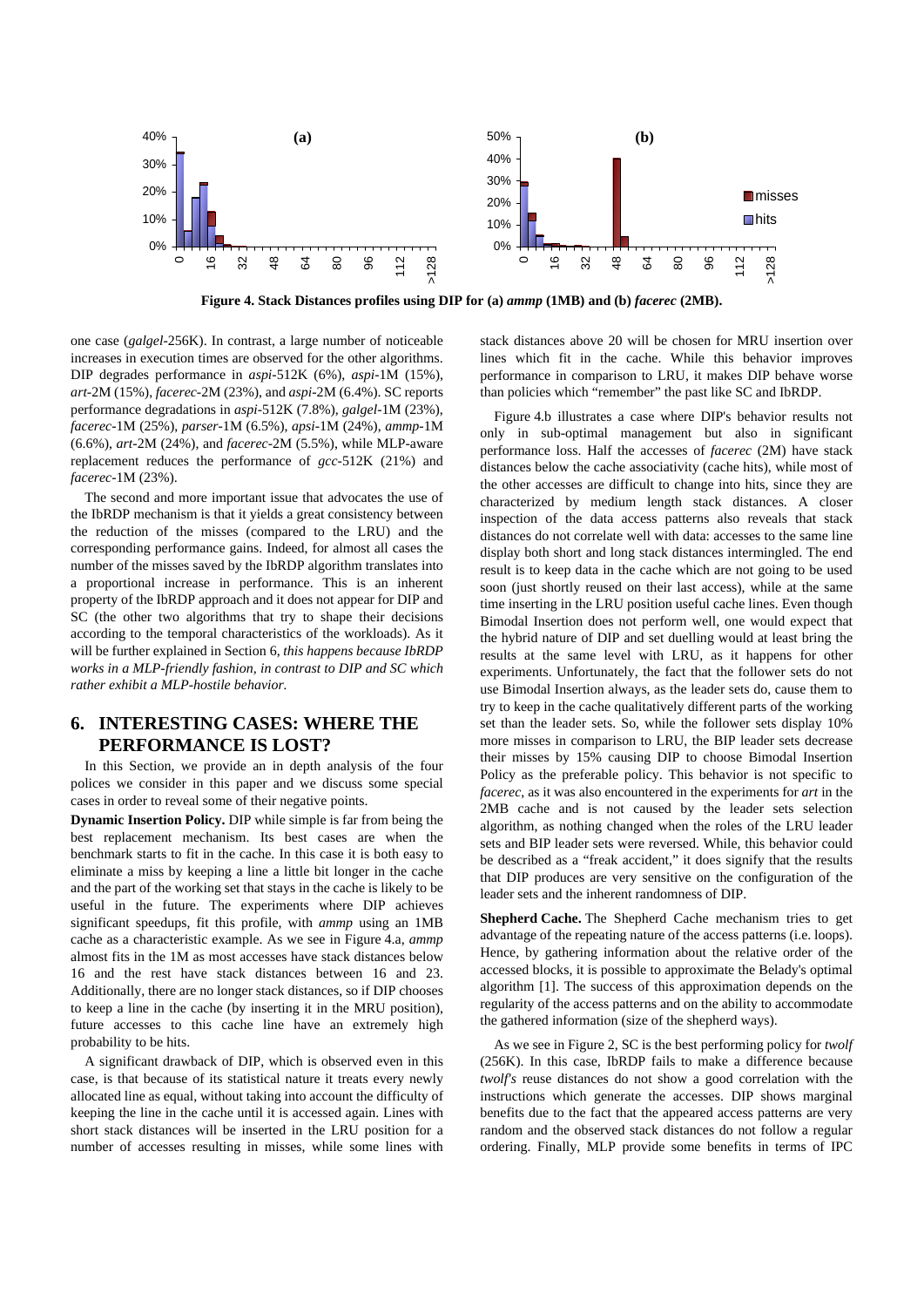

**Figure 5. (a) MLP-cost distribution for** *gcc* **(256KB), (b) Stack distances for** *art* **(1MB) using IbRDP.**

because it manages to replaces costly misses with "cheap" misses although the absolute number of misses is increased.

In general, SC manages to decrease misses because it can remember past behavior. A small subset of the frequently used blocks can stay in the cache almost permanently despite their occasional long stack distance. This happens because SC frequently succeeds in calculating their relative order and these blocks are placed near the top of the LRU stack. Less frequently accessed lines will either don't get accessed while in the SC and will be quickly evicted (LRU insertion in the Main Cache) or they will quickly lose their ordering information and start traveling down the LRU stack resembling a MRU insertion in DIP.

SC and DIP attempt to achieve the same target: keep a subset of the working set in the cache. The difference is that using SC the selected cache lines can stay more in the cache (SC associativity + 1 replacement) until it is decided whether they are worth keeping compared to 1 replacement that LRU insertion offers (DIP case). Therefore, SC is able to always produce hits for very small stack distances, which makes it less random in choosing what eventually will stay in the cache. In other words, it tends to keep more aggressively useful data than DIP does.

On the other hand, SC has a major weak point: if frequently used data are reused with stack distances greater than SC associativity  $+1$ , then SC will always treat them as not useful and will evict them before they are reused. A clear example is *facerec* (1M). For some parts of *facerec's* execution, the access pattern seen in each set consists of exactly 8 blocks read sequentially for many times. Since none of these block were previously present in the cache, each one in turn is brought into the Shepherd Cache. After 4 misses, each of these blocks is transferred in the LRU position of the Main Cache and after the 5<sup>th</sup> miss the block is evicted. This makes the cache to appear almost 3 times smaller and less associative, resulting in an increase of the execution time by 25% and an increase in the number of misses by 40% compared to LRU. Similar behavior is witnessed in all experiments where SC performs much worse than LRU: *apsi* (512KB and 1MB), *galgel* (1MB), and *art* (2MB).

**MLP-aware Replacement Policy.** MLP-aware replacement uses a version of LRU, skewed in a way that victimizes the blocks which are not expected to cause isolated misses. Its success depends on the distribution of MLP-cost as well as the MLP-cost predictability.

A case where this policy outperforms the other schemes is for *sixtrack* (512K). As we see in Figure 1, most accesses of *sixtrack* almost fit in the cache, so there are ample opportunities for management (easily attainable by all mechanisms). But MLPaware goes one step further as it reduces execution time 10% more than the second best policy. The reason for that is apparent in the

MLP-cost distribution graph: almost one third of *sixtrack's* misses are isolated, so there is a great potential for a scheme which prefers to eliminate costly misses. Additionally, MLP-cost is easily predictable: 95% of the misses incur the same MLP-cost as the previous miss which brought the same line into the cache.

Exactly the opposite happens for *gcc* (256K). In Figure 5.a, we see the distribution of MLP-cost of *gcc* for this cache. Almost all misses of *gcc* are parallel and have the same MLP-cost, so for most replacement decisions MLP-aware replacement will behave exactly like LRU. But even for the relatively few isolated misses (less than 0.3% of the misses) MLP-aware replacement does not help much: most of them are cold misses and as for the other misses MLP-aware replacement manages to predict right and eliminate only 40% of them. All these result in less than 1% decrease of the execution time, whereas the second worst policy achieves a 33% decrease.

**Instruction-based Reuse Distance Prediction.** Instruction-based Reuse Distance Prediction takes replacement decisions based on the assumption that the blocks accessed by the same instruction will be accessed again after an almost equal number of accesses. When this is the case, IbRDP is practically identical to Belady's algorithm [1].

One such case is *art*, where our experiments show that the correlation between instructions and reuse distances is correct for 85% of the accesses. Figure 5.b illustrates the stack distance distribution of *art* (1M). IbRDP introduces almost no extra miss below the associativity limit, while managing to turn most accesses with stack distances up to 21 into hits. That translates into 71% less misses and 41% decrease of the execution time. When the basic assumption of IbRDP is not correct, the replacement policy produces results which vary from slightly worse to slightly better than LRU, as already mentioned for *twolf* (256K). But curiously IbRDP really fails only for *galgel* (256K), where it correctly predicts the reuse distances for 78% of the accesses. Virtually all of *galgel's* misses at this cache size are completely parallel, so even though three of the four algorithms manage to reduce the misses by more than 10% (up to 16% for IbRDP), no significant benefit results from this reduction. At the same time, IbRDP introduces a relatively small number of extra misses due to mispredictions, but because many of these misses are isolated, they have a disproportionate impact on execution time (10% increase).

#### **7. CONCLUSIONS**

In this paper, we systematically examine five recently proposed replacement/placement policies. Our elaboration deals not only with which is the best performing algorithm, but it also helps us to deepen our understanding on how these algorithms work. We find out that while Shepherd Cache and Dynamic Insertion Policy